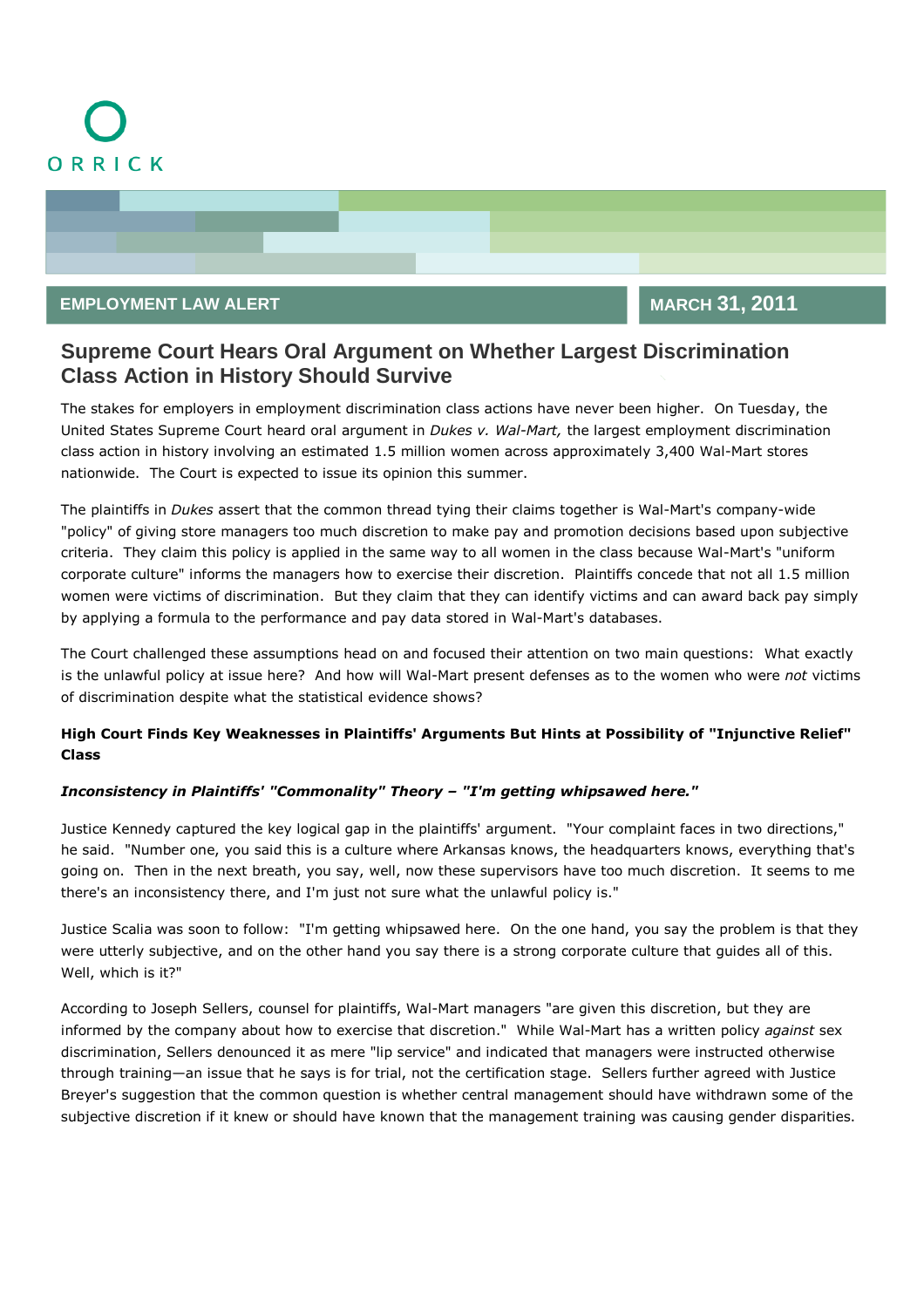



#### *"How do you work out the back pay?"*

Justices Ginsburg, Kagan, and Sotomayor seemed less concerned with the commonality concerns and chose to focus more on the remedial aspects of the case. Justice Ginsburg pointedly asked: "How do you work out the back pay?" Sellers said they could "use a formula relying on Wal-Mart's robust database in which it captures performance, seniority, and a host of other job-related variables" and permits a "very precise comparison in a way that having individual hearings relying on hazy memories, post hoc rationalizations, doesn't."

Justice Sotomayor then asked, "when in this process is the defendant going to be given an opportunity to defend against [the statistical] finding?" She remarked that this would require an individualized inquiry, which the district court said would be "impossible" to accomplish given the size of the class.

Sellers indicated that Wal-Mart simply has not produced any evidence to show that it can reconstruct the 10-year old decisions more reliably than what is maintained in the databases. Justice Scalia was unconvinced, remarking sarcastically that "[w]e should use that in jury trials, too, for really old cases."

#### *Might the Court Take a Middle-of-the-Road Approach?*

Justice Sotomayor hinted that, given the back-pay issues, she may be inclined to support class certification as to injunctive relief only. She was quick to ask Sellers, "[w]hat would the injunction look like in this case?" And she asked counsel for Wal-Mart, Theodore Boutrous, Jr., whether it would be possible to separate out the injunctive relief claims from the back pay claims.

Boutrous conceded that it's "at least a possibility" and "[i]t would certainly be better than this, shoe-horning these monetary relief claims that are so individualized." Nevertheless, he said that it would also create problems because not all women were affected the same way by the "common" policy. One key conflict he noted was that there are 544 managers who are alleged to be discriminators and victims simultaneously. "They can't opt out, they're current employees, they're former employees, they cut across every position in the country, and there's no demonstration that they're being affected in a common way." That makes it "impossible to make…sweeping generalizations" about the impact of the company's policies.

Whether the injunction-only approach will appeal to the rest of the Justices is unclear. However, the three women Justices did appear to take a united front throughout the argument, and Justice Breyer indicated some support for the approach during Mr. Boutrous's rebuttal.

#### **Guidance for Employers in Anticipation of the High Court's Opinion**

While it is impossible to predict the outcome of *Dukes*, employers should take steps in the meantime to carefully review how they make decisions regarding pay and promotions and minimize potential exposure to class litigation. The recent fervor with which federal agencies and the private class action bar are tackling equal pay issues confirms that these cases are here to stay, regardless of the *Dukes* outcome.